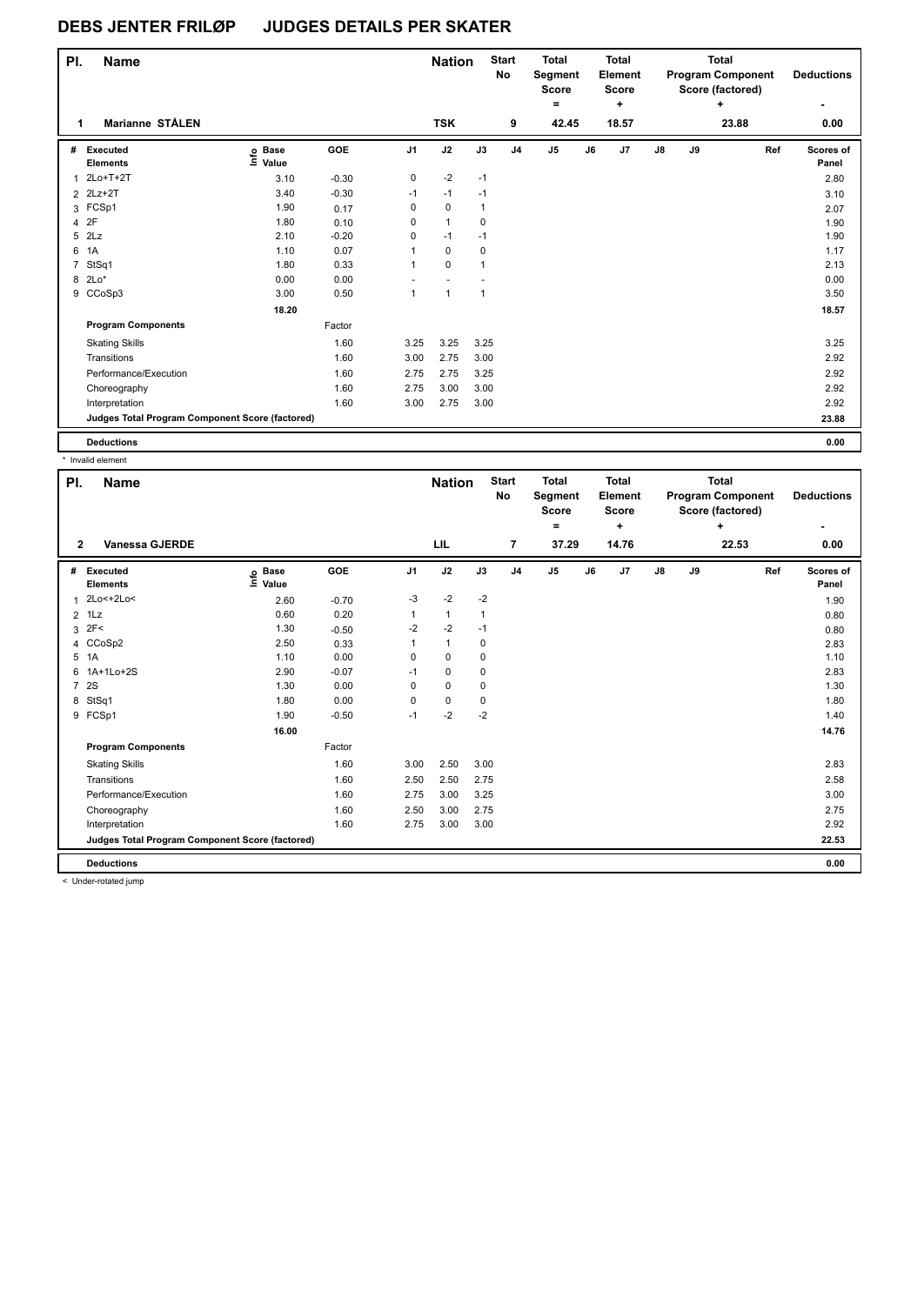| PI.            | <b>Name</b>                                     |                   |                    |                   | <b>Nation</b>       |                        | <b>Start</b><br>No | Total<br>Segment<br><b>Score</b><br>$=$ |    | <b>Total</b><br>Element<br><b>Score</b><br>÷ |    |    | <b>Total</b><br><b>Program Component</b><br>Score (factored) |     | <b>Deductions</b> |
|----------------|-------------------------------------------------|-------------------|--------------------|-------------------|---------------------|------------------------|--------------------|-----------------------------------------|----|----------------------------------------------|----|----|--------------------------------------------------------------|-----|-------------------|
| 3              | <b>Nina JOAKIMSEN</b>                           |                   |                    |                   | OI                  |                        | 8                  | 37.14                                   |    | 16.60                                        |    |    | 20.54                                                        |     | 0.00              |
|                | # Executed                                      | e Base<br>E Value | GOE                | J1                | J2                  | J3                     | J <sub>4</sub>     | J5                                      | J6 | J7                                           | J8 | J9 |                                                              | Ref | Scores of         |
|                | <b>Elements</b><br>1 1A+1Lo+2Lo                 |                   |                    |                   |                     |                        |                    |                                         |    |                                              |    |    |                                                              |     | Panel             |
|                |                                                 | 3.40              | $-0.30$            | -1                | $-1$                | $-1$                   |                    |                                         |    |                                              |    |    |                                                              |     | 3.10              |
| $\overline{2}$ | 2S                                              | 1.30              | 0.00               | 0                 | $\mathbf 0$         | $\pmb{0}$              |                    |                                         |    |                                              |    |    |                                                              |     | 1.30              |
|                | 3 StSq1<br>4 FCSp1                              | 1.80<br>1.90      | 0.33               | $\mathbf{1}$<br>0 | $\mathbf 0$<br>$-1$ | $\overline{1}$<br>$-1$ |                    |                                         |    |                                              |    |    |                                                              |     | 2.13              |
|                | 5 2F                                            | 1.80              | $-0.20$<br>$-0.10$ | 0                 | 0                   | $-1$                   |                    |                                         |    |                                              |    |    |                                                              |     | 1.70<br>1.70      |
|                | 6 2S+2Lo                                        | 3.10              | $-0.30$            | $-1$              | $-1$                | $-1$                   |                    |                                         |    |                                              |    |    |                                                              |     | 2.80              |
|                | 7 CCoSp1                                        | 2.00              | $-0.20$            | $-1$              | $-1$                | $\pmb{0}$              |                    |                                         |    |                                              |    |    |                                                              |     | 1.80              |
|                |                                                 |                   |                    | $-1$              | $-2$                |                        |                    |                                         |    |                                              |    |    |                                                              |     |                   |
|                | 8 2T<br>9 1A                                    | 1.30<br>1.10      | $-0.33$<br>0.00    | 0                 | 0                   | $-2$<br>$\mathbf 0$    |                    |                                         |    |                                              |    |    |                                                              |     | 0.97<br>1.10      |
|                |                                                 |                   |                    |                   |                     |                        |                    |                                         |    |                                              |    |    |                                                              |     |                   |
|                |                                                 | 17.70             |                    |                   |                     |                        |                    |                                         |    |                                              |    |    |                                                              |     | 16.60             |
|                | <b>Program Components</b>                       |                   | Factor             |                   |                     |                        |                    |                                         |    |                                              |    |    |                                                              |     |                   |
|                | <b>Skating Skills</b>                           |                   | 1.60               | 2.75              | 2.00                | 2.75                   |                    |                                         |    |                                              |    |    |                                                              |     | 2.50              |
|                | Transitions                                     |                   | 1.60               | 2.50              | 2.50                | 2.50                   |                    |                                         |    |                                              |    |    |                                                              |     | 2.50              |
|                | Performance/Execution                           |                   | 1.60               | 2.75              | 2.75                | 2.75                   |                    |                                         |    |                                              |    |    |                                                              |     | 2.75              |
|                | Choreography                                    |                   | 1.60               | 3.00              | 2.50                | 2.50                   |                    |                                         |    |                                              |    |    |                                                              |     | 2.67              |
|                | Interpretation                                  |                   | 1.60               | 2.50              | 2.00                | 2.75                   |                    |                                         |    |                                              |    |    |                                                              |     | 2.42              |
|                | Judges Total Program Component Score (factored) |                   |                    |                   |                     |                        |                    |                                         |    |                                              |    |    |                                                              |     | 20.54             |
|                |                                                 |                   |                    |                   |                     |                        |                    |                                         |    |                                              |    |    |                                                              |     |                   |
|                | <b>Deductions</b>                               |                   |                    |                   |                     |                        |                    |                                         |    |                                              |    |    |                                                              |     | 0.00              |
|                |                                                 |                   |                    |                   |                     |                        |                    |                                         |    |                                              |    |    |                                                              |     |                   |
|                |                                                 |                   |                    |                   |                     |                        |                    |                                         |    |                                              |    |    |                                                              |     |                   |
| PI.            | <b>Name</b>                                     |                   |                    |                   | <b>Nation</b>       |                        | <b>Start</b><br>No | <b>Total</b>                            |    | <b>Total</b>                                 |    |    | <b>Total</b>                                                 |     |                   |
|                |                                                 |                   |                    |                   |                     |                        |                    | Segment<br><b>Score</b>                 |    | Element<br><b>Score</b>                      |    |    | <b>Program Component</b>                                     |     | <b>Deductions</b> |
|                |                                                 |                   |                    |                   |                     |                        |                    | $=$                                     |    | ÷                                            |    |    | Score (factored)<br>٠                                        |     |                   |
|                |                                                 |                   |                    |                   |                     |                        |                    |                                         |    |                                              |    |    |                                                              |     |                   |
| 4              | <b>Ida BERTHELSEN</b>                           |                   |                    |                   | OI                  |                        | 12                 | 37.08                                   |    | 14.48                                        |    |    | 23.60                                                        |     | 1.00              |
|                | # Executed                                      |                   | GOE                | J1                | J2                  | J3                     | J <sub>4</sub>     | J5                                      | J6 | J7                                           | J8 | J9 |                                                              | Ref | Scores of         |
|                | <b>Elements</b>                                 | e Base<br>E Value |                    |                   |                     |                        |                    |                                         |    |                                              |    |    |                                                              |     | Panel             |
| $\mathbf{1}$   | 2Lo<<                                           | 0.50              | $-0.20$            | -3                | $-2$                | $-1$                   |                    |                                         |    |                                              |    |    |                                                              |     | 0.30              |
|                | 2 2S+2Lo<                                       | 2.60              | $-0.60$            | -3                | $-3$                | $-3$                   |                    |                                         |    |                                              |    |    |                                                              |     | 2.00              |
|                | 3 CCoSp4                                        | 3.50              | 0.17               | $\mathbf{1}$      | 0                   | $\pmb{0}$              |                    |                                         |    |                                              |    |    |                                                              |     | 3.67              |
|                | 4 2 S                                           | 1.30              | 0.07               | $\mathbf{1}$      | 0                   | $\pmb{0}$              |                    |                                         |    |                                              |    |    |                                                              |     | 1.37              |
|                | 5 1A+1Lo+2F<<                                   | 2.10              | $-0.40$            | $-2$              | $-2$                | $-2$                   |                    |                                         |    |                                              |    |    |                                                              |     | 1.70              |
| 6              | 1A                                              | 1.10              | 0.00               | $\mathbf 0$       | $\mathbf 0$         | $\pmb{0}$              |                    |                                         |    |                                              |    |    |                                                              |     | 1.10              |
|                | 7 FSSpB                                         | 1.70              | $-0.30$            | $-1$              | $-1$                | $-1$                   |                    |                                         |    |                                              |    |    |                                                              |     | 1.40              |
|                |                                                 | 1.80              | $-0.03$            | $\overline{1}$    | $-1$                | $-1$                   |                    |                                         |    |                                              |    |    |                                                              |     | 1.77              |
|                | 8 StSq1<br>9 1A                                 | 1.10              | 0.07               | $\mathbf{1}$      | 0                   | $\pmb{0}$              |                    |                                         |    |                                              |    |    |                                                              |     | 1.17              |
|                |                                                 |                   |                    |                   |                     |                        |                    |                                         |    |                                              |    |    |                                                              |     |                   |
|                |                                                 | 15.70             |                    |                   |                     |                        |                    |                                         |    |                                              |    |    |                                                              |     | 14.48             |
|                | <b>Program Components</b>                       |                   | Factor             |                   |                     |                        |                    |                                         |    |                                              |    |    |                                                              |     |                   |
|                | <b>Skating Skills</b>                           |                   | 1.60               | 3.00              | 2.50                | 3.00                   |                    |                                         |    |                                              |    |    |                                                              |     | 2.83              |
|                | Transitions                                     |                   | 1.60               | 2.75              | 3.00                | 3.00                   |                    |                                         |    |                                              |    |    |                                                              |     | 2.92              |
|                | Performance/Execution                           |                   | 1.60               | 3.00              | 2.75                | 3.25                   |                    |                                         |    |                                              |    |    |                                                              |     | 3.00              |
|                | Choreography                                    |                   | 1.60               | 2.75              | 3.25                | 3.00                   |                    |                                         |    |                                              |    |    |                                                              |     | 3.00              |
|                | Interpretation                                  |                   | 1.60               | 2.75              | 3.25                | 3.00                   |                    |                                         |    |                                              |    |    |                                                              |     | 3.00              |
|                | Judges Total Program Component Score (factored) |                   |                    |                   |                     |                        |                    |                                         |    |                                              |    |    |                                                              |     | 23.60             |

< Under-rotated jump << Downgraded jump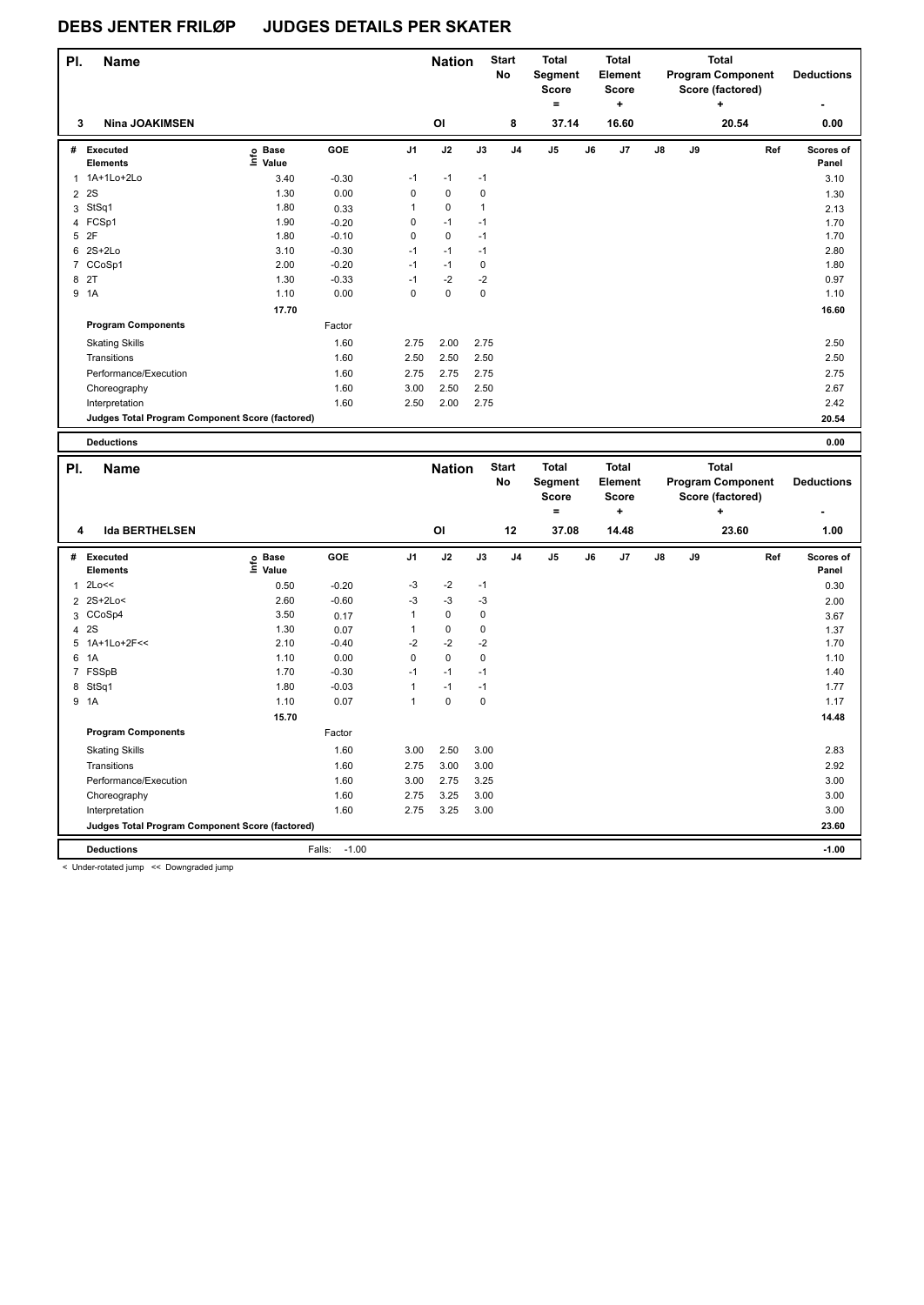| PI.            | <b>Name</b>                                     |                                  |                   |                | <b>Nation</b> |              | <b>Start</b><br><b>No</b> | <b>Total</b><br>Segment<br><b>Score</b><br>۰ |    | <b>Total</b><br>Element<br><b>Score</b><br>$\ddot{}$ |               |    | <b>Total</b><br><b>Program Component</b><br>Score (factored) | <b>Deductions</b><br>۰ |
|----------------|-------------------------------------------------|----------------------------------|-------------------|----------------|---------------|--------------|---------------------------|----------------------------------------------|----|------------------------------------------------------|---------------|----|--------------------------------------------------------------|------------------------|
| 5              | <b>Mathilde Austdahl SANDØY</b>                 |                                  |                   |                | OI            |              | 10                        | 36.99                                        |    | 17.33                                                |               |    | 20.66                                                        | 1.00                   |
| #              | Executed<br><b>Elements</b>                     | <b>Base</b><br>e Base<br>⊑ Value | GOE               | J <sub>1</sub> | J2            | J3           | J <sub>4</sub>            | $\mathsf{J}5$                                | J6 | J7                                                   | $\mathsf{J}8$ | J9 | Ref                                                          | Scores of<br>Panel     |
| 1              | 1A+2Lo+2T                                       | 4.20                             | $-0.10$           | $-1$           | $\mathbf 0$   | $\mathbf 0$  |                           |                                              |    |                                                      |               |    |                                                              | 4.10                   |
|                | 2 CCoSp3                                        | 3.00                             | $-0.20$           | $-1$           | $-1$          | 0            |                           |                                              |    |                                                      |               |    |                                                              | 2.80                   |
| 3              | StSq1                                           | 1.80                             | 0.23              | 1              | $-1$          | 1            |                           |                                              |    |                                                      |               |    |                                                              | 2.03                   |
| 4              | $2F+2T<$                                        | 2.70                             | $-0.90$           | $-3$           | $-3$          | $-3$         |                           |                                              |    |                                                      |               |    |                                                              | 1.80                   |
| 5              | 2Lo                                             | 1.80                             | $-0.30$           | $-1$           | $-1$          | $-1$         |                           |                                              |    |                                                      |               |    |                                                              | 1.50                   |
| 6              | 1A                                              | 1.10                             | 0.07              | 1              | $\mathbf 0$   | $\mathbf 0$  |                           |                                              |    |                                                      |               |    |                                                              | 1.17                   |
| $\overline{7}$ | FCSpB                                           | 1.60                             | $-0.20$           | 0              | $-1$          | $-1$         |                           |                                              |    |                                                      |               |    |                                                              | 1.40                   |
| 8              | 2S                                              | 1.30                             | 0.13              | 1              | $\mathbf 0$   | $\mathbf{1}$ |                           |                                              |    |                                                      |               |    |                                                              | 1.43                   |
| 9              | 1A                                              | 1.10                             | 0.00              | 0              | $\mathbf 0$   | $\mathbf 0$  |                           |                                              |    |                                                      |               |    |                                                              | 1.10                   |
|                |                                                 | 18.60                            |                   |                |               |              |                           |                                              |    |                                                      |               |    |                                                              | 17.33                  |
|                | <b>Program Components</b>                       |                                  | Factor            |                |               |              |                           |                                              |    |                                                      |               |    |                                                              |                        |
|                | <b>Skating Skills</b>                           |                                  | 1.60              | 2.75           | 2.50          | 3.25         |                           |                                              |    |                                                      |               |    |                                                              | 2.83                   |
|                | Transitions                                     |                                  | 1.60              | 2.50           | 2.50          | 2.75         |                           |                                              |    |                                                      |               |    |                                                              | 2.58                   |
|                | Performance/Execution                           |                                  | 1.60              | 2.25           | 2.25          | 3.00         |                           |                                              |    |                                                      |               |    |                                                              | 2.50                   |
|                | Choreography                                    |                                  | 1.60              | 2.75           | 2.25          | 3.00         |                           |                                              |    |                                                      |               |    |                                                              | 2.67                   |
|                | Interpretation                                  |                                  | 1.60              | 2.50           | 1.75          | 2.75         |                           |                                              |    |                                                      |               |    |                                                              | 2.33                   |
|                | Judges Total Program Component Score (factored) |                                  |                   |                |               |              |                           |                                              |    |                                                      |               |    |                                                              | 20.66                  |
|                | <b>Deductions</b>                               |                                  | Falls:<br>$-1.00$ |                |               |              |                           |                                              |    |                                                      |               |    |                                                              | $-1.00$                |

< Under-rotated jump

| PI.            | <b>Name</b>                                           |                              |         |                | <b>Nation</b> |      | <b>Start</b><br>No | <b>Total</b><br>Segment<br><b>Score</b><br>$=$ |    | <b>Total</b><br>Element<br><b>Score</b><br>÷ |    |    | Total<br><b>Program Component</b><br>Score (factored)<br>÷ | <b>Deductions</b>  |
|----------------|-------------------------------------------------------|------------------------------|---------|----------------|---------------|------|--------------------|------------------------------------------------|----|----------------------------------------------|----|----|------------------------------------------------------------|--------------------|
| 6              | Silja Anna SKULSTAD URANG                             |                              |         |                | <b>BKK</b>    |      | 11                 | 35.57                                          |    | 13.44                                        |    |    | 22.13                                                      | 0.00               |
| #              | Executed<br><b>Elements</b>                           | <b>Base</b><br>١mfo<br>Value | GOE     | J <sub>1</sub> | J2            | J3   | J <sub>4</sub>     | J <sub>5</sub>                                 | J6 | J <sub>7</sub>                               | J8 | J9 | Ref                                                        | Scores of<br>Panel |
| 1              | $2Lo+2T<$                                             | 2.70                         | $-0.50$ | $-2$           | $-2$          | $-1$ |                    |                                                |    |                                              |    |    |                                                            | 2.20               |
| $\overline{2}$ | 1A                                                    | 1.10                         | 0.00    | 0              | $\mathbf 0$   | 0    |                    |                                                |    |                                              |    |    |                                                            | 1.10               |
| 3              | FSSpB                                                 | 1.70                         | $-0.20$ | 0              | $-1$          | $-1$ |                    |                                                |    |                                              |    |    |                                                            | 1.50               |
| 4              | 2F<<                                                  | 0.50                         | $-0.20$ | $-2$           | $-3$          | $-1$ |                    |                                                |    |                                              |    |    |                                                            | 0.30               |
| 5              | 1Lz                                                   | 0.60                         | 0.00    | 0              | $\mathbf 0$   | 0    |                    |                                                |    |                                              |    |    |                                                            | 0.60               |
| 6              | 2Lo<                                                  | 1.30                         | $-0.40$ | $-2$           | $-1$          | $-1$ |                    |                                                |    |                                              |    |    |                                                            | 0.90               |
| $\overline{7}$ | $2S+2T2$                                              | 2.20                         | $-0.33$ | $-2$           | $-2$          | $-1$ |                    |                                                |    |                                              |    |    |                                                            | 1.87               |
|                | 8 StSq1                                               | 1.80                         | 0.17    | 0              | 0             | 1    |                    |                                                |    |                                              |    |    |                                                            | 1.97               |
|                | 9 CCoSp3                                              | 3.00                         | 0.00    | 0              | 0             | 0    |                    |                                                |    |                                              |    |    |                                                            | 3.00               |
|                |                                                       | 14.90                        |         |                |               |      |                    |                                                |    |                                              |    |    |                                                            | 13.44              |
|                | <b>Program Components</b>                             |                              | Factor  |                |               |      |                    |                                                |    |                                              |    |    |                                                            |                    |
|                | <b>Skating Skills</b>                                 |                              | 1.60    | 2.75           | 2.75          | 3.25 |                    |                                                |    |                                              |    |    |                                                            | 2.92               |
|                | Transitions                                           |                              | 1.60    | 3.00           | 2.00          | 3.00 |                    |                                                |    |                                              |    |    |                                                            | 2.67               |
|                | Performance/Execution                                 |                              | 1.60    | 2.50           | 2.75          | 3.25 |                    |                                                |    |                                              |    |    |                                                            | 2.83               |
|                | Choreography                                          |                              | 1.60    | 2.75           | 2.00          | 3.00 |                    |                                                |    |                                              |    |    |                                                            | 2.58               |
|                | Interpretation                                        |                              | 1.60    | 2.50           | 2.75          | 3.25 |                    |                                                |    |                                              |    |    |                                                            | 2.83               |
|                | Judges Total Program Component Score (factored)       |                              |         |                |               |      |                    |                                                |    |                                              |    |    |                                                            | 22.13              |
|                | <b>Deductions</b>                                     |                              |         |                |               |      |                    |                                                |    |                                              |    |    |                                                            | 0.00               |
|                | $\sim$ $\sim$ $\sim$ $\sim$ $\sim$ $\sim$ $\sim$<br>. |                              |         |                |               |      |                    |                                                |    |                                              |    |    |                                                            |                    |

< Under-rotated jump << Downgraded jump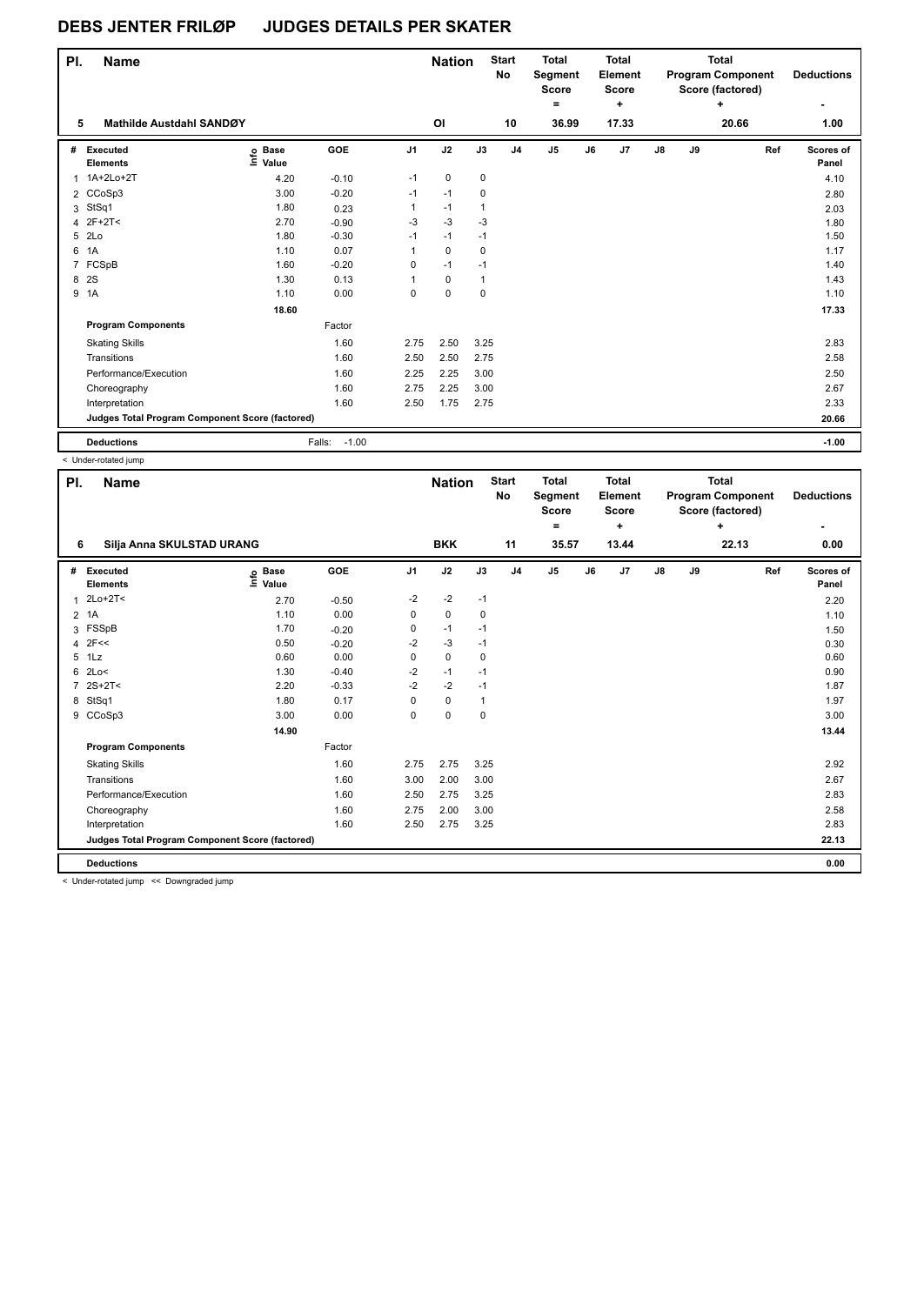| PI.            | <b>Name</b>                                     |                            |                   |                | <b>Nation</b> |      | <b>Start</b><br>No | <b>Total</b><br>Segment<br><b>Score</b><br>٠ |    | <b>Total</b><br>Element<br>Score<br>$\ddot{}$ |               |    | <b>Total</b><br><b>Program Component</b><br>Score (factored)<br>٠ | <b>Deductions</b>  |
|----------------|-------------------------------------------------|----------------------------|-------------------|----------------|---------------|------|--------------------|----------------------------------------------|----|-----------------------------------------------|---------------|----|-------------------------------------------------------------------|--------------------|
| 7              | <b>Kristine STAVA</b>                           |                            |                   |                | <b>BSK</b>    |      | 5                  | 28.00                                        |    | 13.00                                         |               |    | 16.00                                                             | 1.00               |
| #              | Executed<br><b>Elements</b>                     | e Base<br>E Value<br>Value | GOE               | J <sub>1</sub> | J2            | J3   | J <sub>4</sub>     | J5                                           | J6 | J7                                            | $\mathsf{J}8$ | J9 | Ref                                                               | Scores of<br>Panel |
| $\mathbf{1}$   | 1A                                              | 1.10                       | 0.00              | 0              | 0             | 0    |                    |                                              |    |                                               |               |    |                                                                   | 1.10               |
|                | 2 2S+T+2Lo                                      | 3.10                       | $-0.90$           | $-3$           | $-3$          | -3   |                    |                                              |    |                                               |               |    |                                                                   | 2.20               |
| 3              | StSqB                                           | 1.50                       | $-0.20$           | $-1$           | 0             | $-1$ |                    |                                              |    |                                               |               |    |                                                                   | 1.30               |
|                | 4 FCSp1                                         | 1.90                       | $-0.50$           | $-2$           | $-2$          | $-1$ |                    |                                              |    |                                               |               |    |                                                                   | 1.40               |
| 5              | $2T+1T$                                         | 1.70                       | $-0.27$           | $-1$           | $-2$          | $-1$ |                    |                                              |    |                                               |               |    |                                                                   | 1.43               |
| 6              | 2Lo<                                            | 1.30                       | $-0.40$           | $-1$           | $-1$          | $-2$ |                    |                                              |    |                                               |               |    |                                                                   | 0.90               |
| $\overline{7}$ | 2F                                              | 1.80                       | $-0.40$           | $-1$           | $-2$          | $-1$ |                    |                                              |    |                                               |               |    |                                                                   | 1.40               |
| 8              | 2S                                              | 1.30                       | 0.07              | 1              | 0             | 0    |                    |                                              |    |                                               |               |    |                                                                   | 1.37               |
| 9              | CCoSp1                                          | 2.00                       | $-0.10$           | 0              | $\mathbf 0$   | $-1$ |                    |                                              |    |                                               |               |    |                                                                   | 1.90               |
|                |                                                 | 15.70                      |                   |                |               |      |                    |                                              |    |                                               |               |    |                                                                   | 13.00              |
|                | <b>Program Components</b>                       |                            | Factor            |                |               |      |                    |                                              |    |                                               |               |    |                                                                   |                    |
|                | <b>Skating Skills</b>                           |                            | 1.60              | 2.00           | 2.75          | 2.25 |                    |                                              |    |                                               |               |    |                                                                   | 2.33               |
|                | Transitions                                     |                            | 1.60              | 1.75           | 2.50          | 1.75 |                    |                                              |    |                                               |               |    |                                                                   | 2.00               |
|                | Performance/Execution                           |                            | 1.60              | 1.50           | 2.25          | 2.00 |                    |                                              |    |                                               |               |    |                                                                   | 1.92               |
|                | Choreography                                    |                            | 1.60              | 1.75           | 2.75          | 1.75 |                    |                                              |    |                                               |               |    |                                                                   | 2.08               |
|                | Interpretation                                  |                            | 1.60              | 1.75           | 1.50          | 1.75 |                    |                                              |    |                                               |               |    |                                                                   | 1.67               |
|                | Judges Total Program Component Score (factored) |                            |                   |                |               |      |                    |                                              |    |                                               |               |    |                                                                   | 16.00              |
|                | <b>Deductions</b>                               |                            | $-1.00$<br>Falls: |                |               |      |                    |                                              |    |                                               |               |    |                                                                   | $-1.00$            |

< Under-rotated jump

| PI.            | <b>Name</b>                                     |                            |                   |                | <b>Nation</b> |             | <b>Start</b><br><b>No</b> | <b>Total</b><br>Segment<br><b>Score</b><br>۰ |    | <b>Total</b><br>Element<br>Score<br>÷ |               |    | <b>Total</b><br><b>Program Component</b><br>Score (factored)<br>÷ | <b>Deductions</b>  |
|----------------|-------------------------------------------------|----------------------------|-------------------|----------------|---------------|-------------|---------------------------|----------------------------------------------|----|---------------------------------------|---------------|----|-------------------------------------------------------------------|--------------------|
| 8              | <b>Frida Eline JENSEN</b>                       |                            |                   |                | <b>SIL</b>    |             | 6                         | 27.67                                        |    | 11.67                                 |               |    | 18.00                                                             | 2.00               |
| #              | Executed<br><b>Elements</b>                     | <b>Base</b><br>١m<br>Value | GOE               | J <sub>1</sub> | J2            | J3          | J <sub>4</sub>            | J <sub>5</sub>                               | J6 | J7                                    | $\mathsf{J}8$ | J9 | Ref                                                               | Scores of<br>Panel |
| 1              | 1A                                              | 1.10                       | 0.07              | $\mathbf{1}$   | 0             | 0           |                           |                                              |    |                                       |               |    |                                                                   | 1.17               |
| $\overline{2}$ | 2S+1T+1Lo                                       | 2.20                       | $-0.20$           | $-1$           | $-1$          | $-1$        |                           |                                              |    |                                       |               |    |                                                                   | 2.00               |
| 3              | 2Lo                                             | 1.80                       | $-0.90$           | -3             | $-3$          | -3          |                           |                                              |    |                                       |               |    |                                                                   | 0.90               |
| 4              | 2S                                              | 1.30                       | $-0.40$           | $-2$           | $-2$          | $-2$        |                           |                                              |    |                                       |               |    |                                                                   | 0.90               |
| 5              | FSSpB                                           | 1.70                       | $-0.40$           | $-1$           | $-2$          | $-1$        |                           |                                              |    |                                       |               |    |                                                                   | 1.30               |
| 6              | StSq1                                           | 1.80                       | $-0.10$           | 0              | 0             | $-1$        |                           |                                              |    |                                       |               |    |                                                                   | 1.70               |
|                | 2Lo+Lo                                          | 1.80                       | $-0.90$           | $-3$           | $-3$          | $-3$        |                           |                                              |    |                                       |               |    |                                                                   | 0.90               |
| 8              | CCoSp1                                          | 2.00                       | $-0.30$           | $-1$           | $-1$          | $-1$        |                           |                                              |    |                                       |               |    |                                                                   | 1.70               |
|                | 9 1A                                            | 1.10                       | 0.00              | 0              | $\mathbf 0$   | $\mathbf 0$ |                           |                                              |    |                                       |               |    |                                                                   | 1.10               |
|                |                                                 | 14.80                      |                   |                |               |             |                           |                                              |    |                                       |               |    |                                                                   | 11.67              |
|                | <b>Program Components</b>                       |                            | Factor            |                |               |             |                           |                                              |    |                                       |               |    |                                                                   |                    |
|                | <b>Skating Skills</b>                           |                            | 1.60              | 2.25           | 3.00          | 2.75        |                           |                                              |    |                                       |               |    |                                                                   | 2.67               |
|                | Transitions                                     |                            | 1.60              | 2.50           | 2.75          | 2.50        |                           |                                              |    |                                       |               |    |                                                                   | 2.58               |
|                | Performance/Execution                           |                            | 1.60              | 1.75           | 2.00          | 2.25        |                           |                                              |    |                                       |               |    |                                                                   | 2.00               |
|                | Choreography                                    |                            | 1.60              | 2.00           | 2.00          | 2.25        |                           |                                              |    |                                       |               |    |                                                                   | 2.08               |
|                | Interpretation                                  |                            | 1.60              | 2.00           | 1.75          | 2.00        |                           |                                              |    |                                       |               |    |                                                                   | 1.92               |
|                | Judges Total Program Component Score (factored) |                            |                   |                |               |             |                           |                                              |    |                                       |               |    |                                                                   | 18.00              |
|                | <b>Deductions</b>                               |                            | Falls:<br>$-2.00$ |                |               |             |                           |                                              |    |                                       |               |    |                                                                   | $-2.00$            |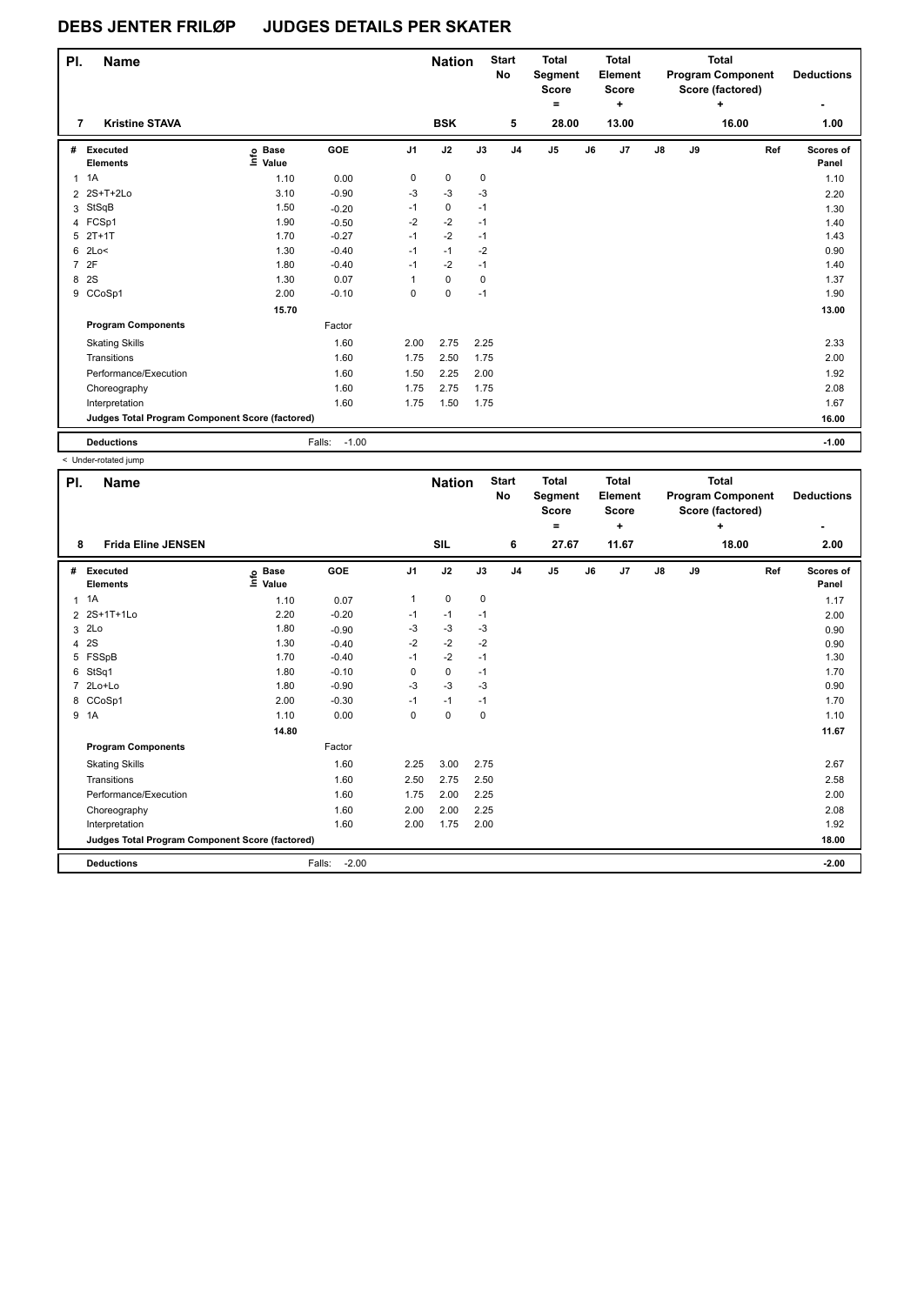| PI.            | <b>Name</b>                                     |                            |                   |                | <b>Nation</b> |             | <b>Start</b><br>No | <b>Total</b><br>Segment<br><b>Score</b><br>٠ |    | <b>Total</b><br>Element<br>Score<br>$\ddot{}$ |               |    | <b>Total</b><br><b>Program Component</b><br>Score (factored)<br>٠ | <b>Deductions</b>  |
|----------------|-------------------------------------------------|----------------------------|-------------------|----------------|---------------|-------------|--------------------|----------------------------------------------|----|-----------------------------------------------|---------------|----|-------------------------------------------------------------------|--------------------|
| 9              | <b>Sofie LARSEN EIDE</b>                        |                            |                   |                | <b>BSK</b>    |             | 4                  | 27.11                                        |    | 10.71                                         |               |    | 18.40                                                             | 2.00               |
| #              | Executed<br><b>Elements</b>                     | e Base<br>E Value<br>Value | GOE               | J <sub>1</sub> | J2            | J3          | J <sub>4</sub>     | J5                                           | J6 | J7                                            | $\mathsf{J}8$ | J9 | Ref                                                               | Scores of<br>Panel |
| $\mathbf{1}$   | 2S                                              | 1.30                       | 0.07              | $\mathbf{1}$   | 0             | 0           |                    |                                              |    |                                               |               |    |                                                                   | 1.37               |
|                | 2 2Lo<<                                         | 0.50                       | $-0.27$           | -3             | $-3$          | $-2$        |                    |                                              |    |                                               |               |    |                                                                   | 0.23               |
| 3              | 1A+Lo+2S                                        | 2.40                       | $-0.60$           | $-3$           | $-3$          | $-3$        |                    |                                              |    |                                               |               |    |                                                                   | 1.80               |
|                | 4 CCoSp1                                        | 2.00                       | 0.00              | 0              | $\mathbf 0$   | $\mathbf 0$ |                    |                                              |    |                                               |               |    |                                                                   | 2.00               |
| 5              | 2T                                              | 1.30                       | $-0.60$           | $-3$           | $-3$          | $-3$        |                    |                                              |    |                                               |               |    |                                                                   | 0.70               |
| 6              | FSSpB                                           | 1.70                       | $-0.40$           | 0              | $-2$          | $-2$        |                    |                                              |    |                                               |               |    |                                                                   | 1.30               |
| $\overline{7}$ | StSqB                                           | 1.50                       | 0.07              | 1              | $\mathbf 0$   | $-1$        |                    |                                              |    |                                               |               |    |                                                                   | 1.57               |
| 8              | 2T+SEQ                                          | 1.04                       | $-0.40$           | $-2$           | $-2$          | $-2$        |                    |                                              |    |                                               |               |    |                                                                   | 0.64               |
|                | 9 1A                                            | 1.10                       | 0.00              | 0              | $\mathbf 0$   | 0           |                    |                                              |    |                                               |               |    |                                                                   | 1.10               |
|                |                                                 | 12.84                      |                   |                |               |             |                    |                                              |    |                                               |               |    |                                                                   | 10.71              |
|                | <b>Program Components</b>                       |                            | Factor            |                |               |             |                    |                                              |    |                                               |               |    |                                                                   |                    |
|                | <b>Skating Skills</b>                           |                            | 1.60              | 2.25           | 2.25          | 2.50        |                    |                                              |    |                                               |               |    |                                                                   | 2.33               |
|                | Transitions                                     |                            | 1.60              | 2.50           | 2.50          | 2.50        |                    |                                              |    |                                               |               |    |                                                                   | 2.50               |
|                | Performance/Execution                           |                            | 1.60              | 2.25           | 1.75          | 2.50        |                    |                                              |    |                                               |               |    |                                                                   | 2.17               |
|                | Choreography                                    |                            | 1.60              | 2.25           | 2.00          | 2.25        |                    |                                              |    |                                               |               |    |                                                                   | 2.17               |
|                | Interpretation                                  |                            | 1.60              | 2.50           | 2.25          | 2.25        |                    |                                              |    |                                               |               |    |                                                                   | 2.33               |
|                | Judges Total Program Component Score (factored) |                            |                   |                |               |             |                    |                                              |    |                                               |               |    |                                                                   | 18.40              |
|                | <b>Deductions</b>                               |                            | $-2.00$<br>Falls: |                |               |             |                    |                                              |    |                                               |               |    |                                                                   | $-2.00$            |

<< Downgraded jump

| PI.            | <b>Name</b>                                     |                              |            |                | <b>Nation</b> |             | <b>Start</b><br>No | <b>Total</b><br>Segment<br><b>Score</b><br>۰ |    | Total<br>Element<br><b>Score</b><br>÷ |    |    | Total<br><b>Program Component</b><br>Score (factored)<br>÷ | <b>Deductions</b>  |
|----------------|-------------------------------------------------|------------------------------|------------|----------------|---------------|-------------|--------------------|----------------------------------------------|----|---------------------------------------|----|----|------------------------------------------------------------|--------------------|
| 10             | <b>Charlotte EGEBERG</b>                        |                              |            |                | <b>BSK</b>    |             | $\mathbf{2}$       | 25.44                                        |    | 10.50                                 |    |    | 14.94                                                      | 0.00               |
| #              | Executed<br><b>Elements</b>                     | <b>Base</b><br>١mfo<br>Value | <b>GOE</b> | J <sub>1</sub> | J2            | J3          | J <sub>4</sub>     | J <sub>5</sub>                               | J6 | J <sub>7</sub>                        | J8 | J9 | Ref                                                        | Scores of<br>Panel |
| 1              | $2S+1T$                                         | 1.70                         | 0.00       | 0              | $\mathbf 0$   | $\mathbf 0$ |                    |                                              |    |                                       |    |    |                                                            | 1.70               |
| $\overline{2}$ | 2Lo<                                            | 1.30                         | $-0.30$    | $-1$           | $-1$          | $-1$        |                    |                                              |    |                                       |    |    |                                                            | 1.00               |
| 3              | FCSpB                                           | 1.60                         | $-0.50$    | $-2$           | $-2$          | $-1$        |                    |                                              |    |                                       |    |    |                                                            | 1.10               |
| $\overline{4}$ | StSqB                                           | 1.50                         | $-0.10$    | 0              | $-1$          | $\mathbf 0$ |                    |                                              |    |                                       |    |    |                                                            | 1.40               |
|                | 5 1A+1Lo+1Lo                                    | 2.10                         | $-0.13$    | 0              | $-1$          | $-1$        |                    |                                              |    |                                       |    |    |                                                            | 1.97               |
| 6              | 2S<                                             | 0.90                         | $-0.60$    | $-3$           | $-3$          | $-3$        |                    |                                              |    |                                       |    |    |                                                            | 0.30               |
|                | 7 1A                                            | 1.10                         | $-0.20$    | $-1$           | $-1$          | $-1$        |                    |                                              |    |                                       |    |    |                                                            | 0.90               |
| 8              | 1F                                              | 0.50                         | $-0.07$    | $-1$           | $-1$          | 0           |                    |                                              |    |                                       |    |    |                                                            | 0.43               |
| 9              | CCoSp1                                          | 2.00                         | $-0.30$    | $-1$           | $-1$          | $-1$        |                    |                                              |    |                                       |    |    |                                                            | 1.70               |
|                |                                                 | 12.70                        |            |                |               |             |                    |                                              |    |                                       |    |    |                                                            | 10.50              |
|                | <b>Program Components</b>                       |                              | Factor     |                |               |             |                    |                                              |    |                                       |    |    |                                                            |                    |
|                | <b>Skating Skills</b>                           |                              | 1.60       | 2.00           | 2.00          | 1.75        |                    |                                              |    |                                       |    |    |                                                            | 1.92               |
|                | Transitions                                     |                              | 1.60       | 2.25           | 2.25          | 1.75        |                    |                                              |    |                                       |    |    |                                                            | 2.08               |
|                | Performance/Execution                           |                              | 1.60       | 1.75           | 2.00          | 2.00        |                    |                                              |    |                                       |    |    |                                                            | 1.92               |
|                | Choreography                                    |                              | 1.60       | 2.00           | 1.50          | 1.75        |                    |                                              |    |                                       |    |    |                                                            | 1.75               |
|                | Interpretation                                  |                              | 1.60       | 1.75           | 1.75          | 1.50        |                    |                                              |    |                                       |    |    |                                                            | 1.67               |
|                | Judges Total Program Component Score (factored) |                              |            |                |               |             |                    |                                              |    |                                       |    |    |                                                            | 14.94              |
|                | <b>Deductions</b>                               |                              |            |                |               |             |                    |                                              |    |                                       |    |    |                                                            | 0.00               |

< Under-rotated jump